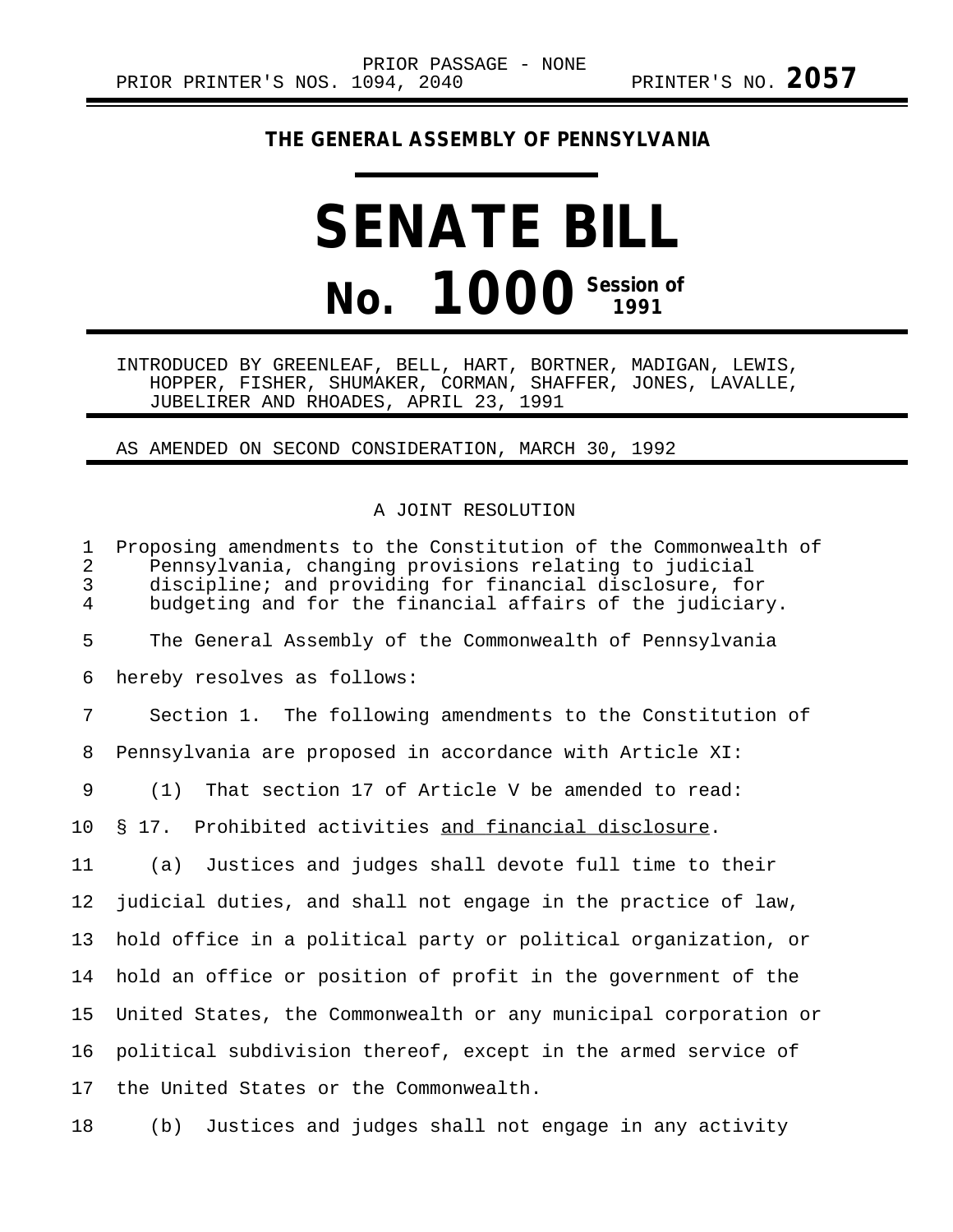1 prohibited by law and shall not violate any canon of legal or 2 judicial ethics prescribed by the Supreme Court. Justices of the 3 peace shall be governed by rules or canons which shall be 4 prescribed by the Supreme Court.

5 (c) No justice, judge or justice of the peace shall be paid 6 or accept for the performance of any judicial duty or for any 7 service connected with his office, any fee, emolument or 8 perquisite other than the salary and expenses provided by law. 9 (d) No duties shall be imposed by law upon the Supreme Court 10 or any of the justices thereof or the Superior Court or any of 11 the judges thereof, except such as are judicial, nor shall any 12 of them exercise any power of appointment except as provided in 13 this Constitution.

14 (e) The Supreme Court shall promulgate financial disclosure 15 <u>requirements for all justices, judges, justices of the peace and</u> 16 other officers or employees of the unified judicial system which 17 shall provide for no less financial disclosure than provided by 18 law for members of the General Assembly. In addition, such 19 disclosure shall include that information deemed necessary for 20 the fair and impartial administration of justice. These 21 requirements shall prohibit any justice, judge, justice of the 22 peace or other officer or employee of the system from taking the 23 oath of office or entering or continuing upon his or her duties 24 or receiving compensation from public funds unless he or she has 25 complied with such financial disclosure requirements. 26 (2) That section 18 of Article V be amended to read: 27 [§ 18. Suspension, removal, discipline and compulsory 28 retirement.

29 (a) There shall be a Judicial Inquiry and Review Board 30 having nine members as follows: three judges of the courts of 19910S1000B2057 - 2 -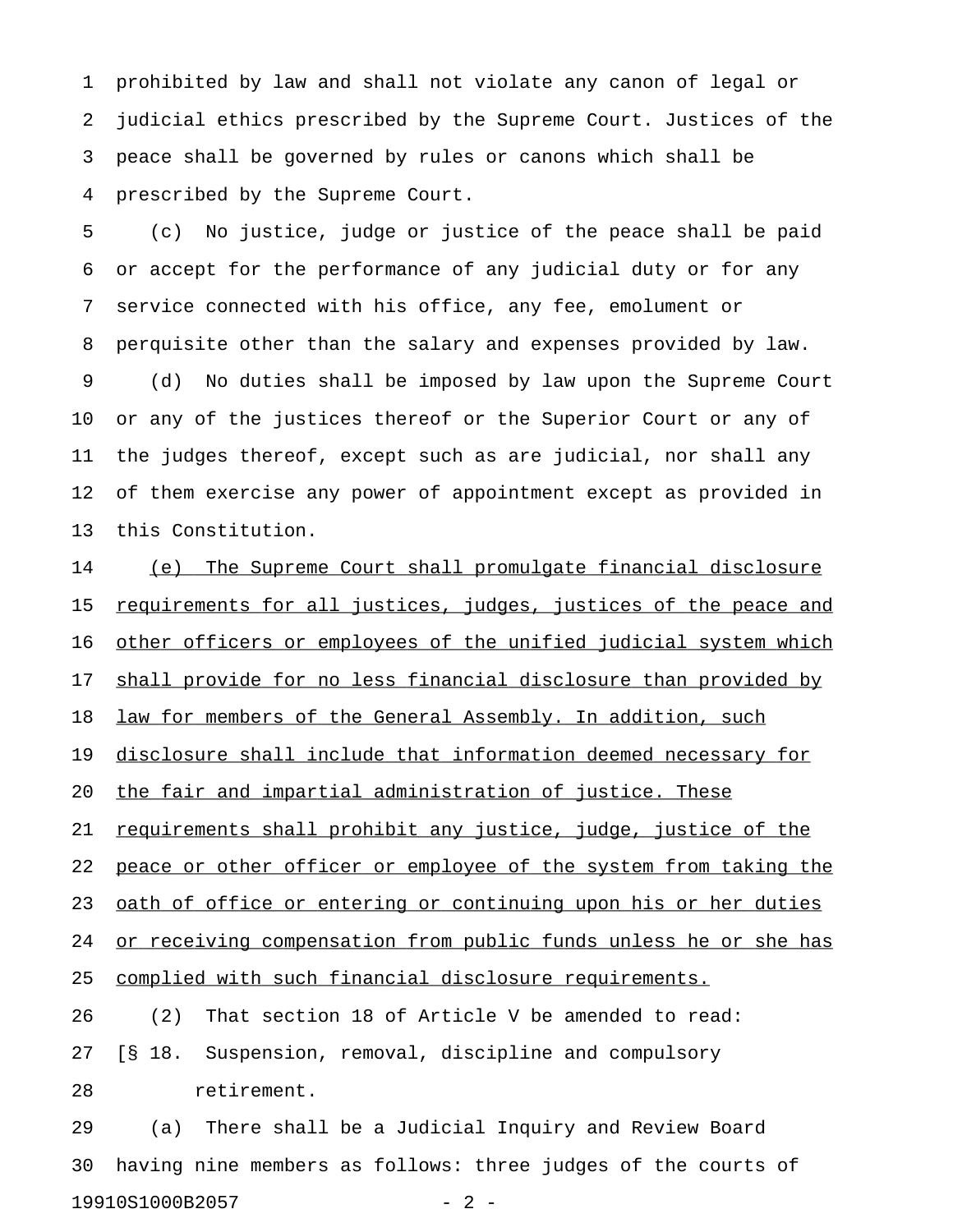1 common pleas from different judicial districts and two judges of 2 the Superior Court, all of whom shall be selected by the Supreme 3 Court; and two non-judge members of the bar of the Supreme Court 4 and two non-lawyer electors, all of whom shall be selected by 5 the Governor.]

6 § 18. Judicial Conduct Board.

7 (a) There shall be a Judicial Conduct Board within the 8 executive branch, which shall be composed of a total of 11 9 members as follows: two active judges of the court of common 10 pleas appointed by the Supreme Court, one active judge of an 11 appellate court appointed by the Supreme Court, one active 12 justice of the peace appointed by the Supreme Court, two non-13 judge members of the bar of the Supreme Court appointed by the 14 Governor and five non-lawyer electors appointed by the Governor. 15 All members of the Judicial Conduct Board shall be appointed by 16 the respective appointing authority, with the advice and consent 17 of a majority of the members elected to the Senate in 18 conformance with the provisions of section 8 of Article IV of 19 this Constitution. 20 (b) [The] Except for the initial appointees whose terms 21 shall be provided by the schedule to this amendment, the members 22 shall serve for terms of four years, provided that a member, 23 rather than his or her successor, shall continue to participate 24 in any hearing in progress at the end of [his term.] this term. 25 All members shall be residents of this Commonwealth, and no more 26 than six of the 11 members shall be registered in the same 27 political party. Judicial Conduct Board membership by a judge 28 shall terminate if the member ceases to hold the judicial 29 position that qualified him or her for the appointment. 30 Membership shall also terminate if a member attains a position

19910S1000B2057 - 3 -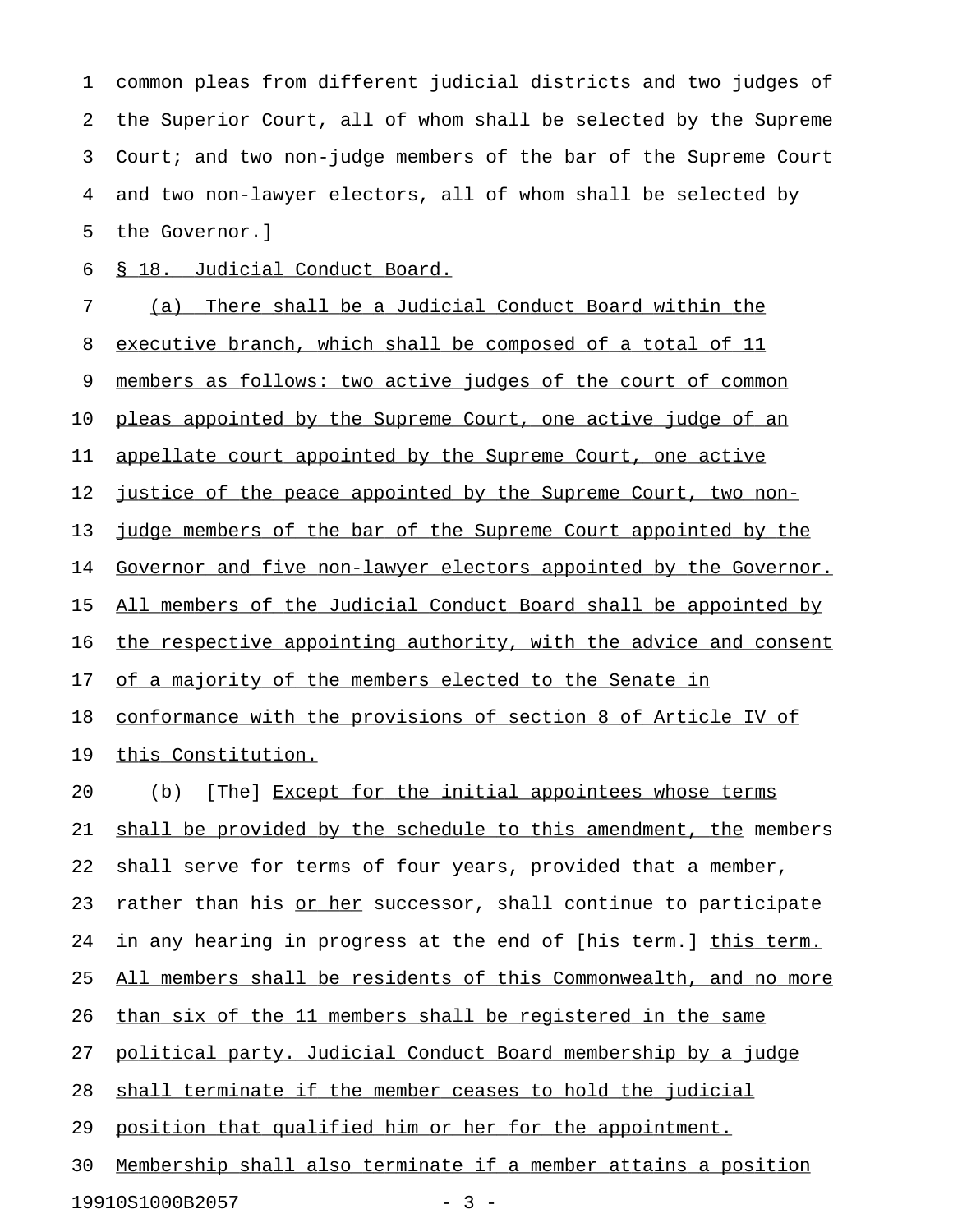1 that would have rendered him or her ineligible for appointment 2 at the time of the appointment. A vacancy on the board shall be 3 filled by the respective appointing authority for the balance of 4 the term. The [respective appointing authority may remove a] 5 Governor may remove any member only for cause. No member shall \_\_\_\_\_\_\_\_\_\_\_\_\_\_\_\_\_\_\_\_\_\_\_ 6 serve more than four consecutive years[; he] but may be 7 reappointed after a lapse of one year. [Annually] The Governor 8 shall convene the board for its first meeting, and, at that 9 meeting and annually thereafter, the members of the board shall 10 elect a chairman. The board shall act only with the concurrence 11 of a majority of its members.

12 (c) [A member shall not] No member of the Judicial Conduct 13 Board, during his or her term of service, shall hold office in a 14 political party or political organization. [Members, other than 15 judges, shall be compensated for their services as the Supreme 16 Court shall prescribe.] Except for a judicial member, no member 17 of the Judicial Conduct Board, during his or her term of 18 service, shall hold a public office or public appointment, 19 compensated or uncompensated. All members shall be reimbursed 20 for expenses necessarily incurred in the discharge of their 21 official duties.

22 [(d) Under the procedure prescribed herein, any justice or 23 judge may be suspended, removed from office or otherwise 24 disciplined for violation of section 17 of this article, 25 misconduct in office, neglect of duty, failure to perform his 26 duties, or conduct which prejudices the proper administration of 27 justice or brings the judicial office into disrepute, and may be 28 retired for disability seriously interfering with the 29 performance of his duties.

30 (e) The board shall keep informed as to matters relating to 19910S1000B2057 - 4 -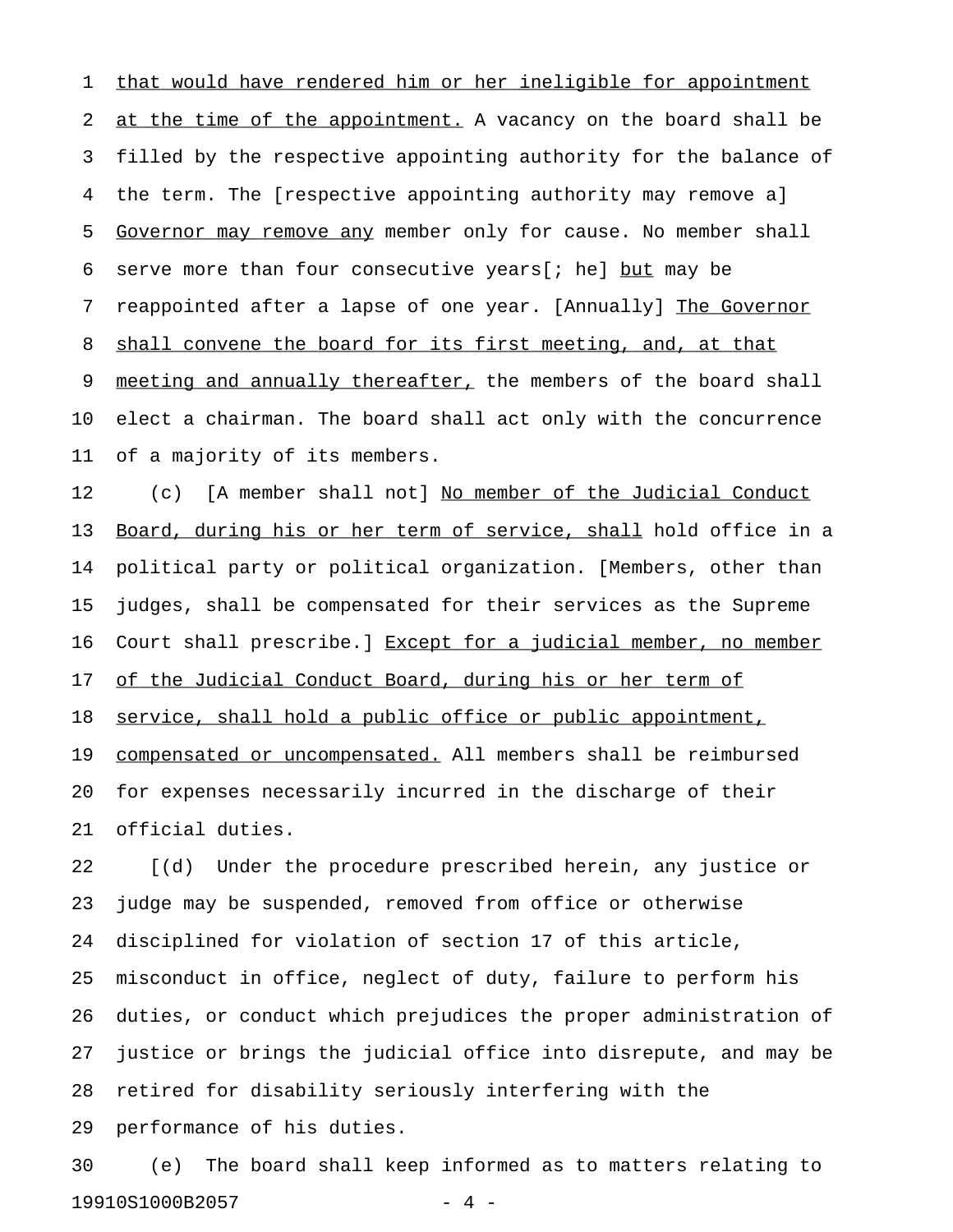1 grounds for suspension, removal, discipline, or compulsory 2 retirement of justices or judges. It shall receive complaints or 3 reports, formal or informal, from any source pertaining to such 4 matters, and shall make such preliminary investigations as it 5 deems necessary.

6 (f) The board, after such investigation, may order a hearing 7 concerning the suspension, removal, discipline or compulsory 8 retirement of a justice or judge. The board's orders for 9 attendance of or testimony by witnesses or for the production of 10 documents at any hearing or investigation shall be enforceable 11 by contempt proceedings.

12 (g) If, after hearing, the board finds good cause therefor, 13 it shall recommend to the Supreme Court the suspension, removal, 14 discipline or compulsory retirement of the justice or judge.

15 (h) The Supreme Court shall review the record of the board's 16 proceedings on the law and facts and may permit the introduction 17 of additional evidence. It shall order suspension, removal, 18 discipline or compulsory retirement, or wholly reject the 19 recommendation, as it finds just and proper. Upon an order for 20 compulsory retirement, the justice or judge shall be retired 21 with the same rights and privileges were he retired under 22 section 16 of this article. Upon an order for suspension or 23 removal, the justice or judge shall be suspended or removed from 24 office, and his salary shall cease from the date of such order. 25 All papers filed with and proceedings before the board shall be 26 confidential but upon being filed by the board in the Supreme 27 Court, the record shall lose its confidential character. The 28 filing of papers with and the giving of testimony before the 29 board shall be privileged.

30 (i) No justice or judge shall participate as a member of the 19910S1000B2057 - 5 -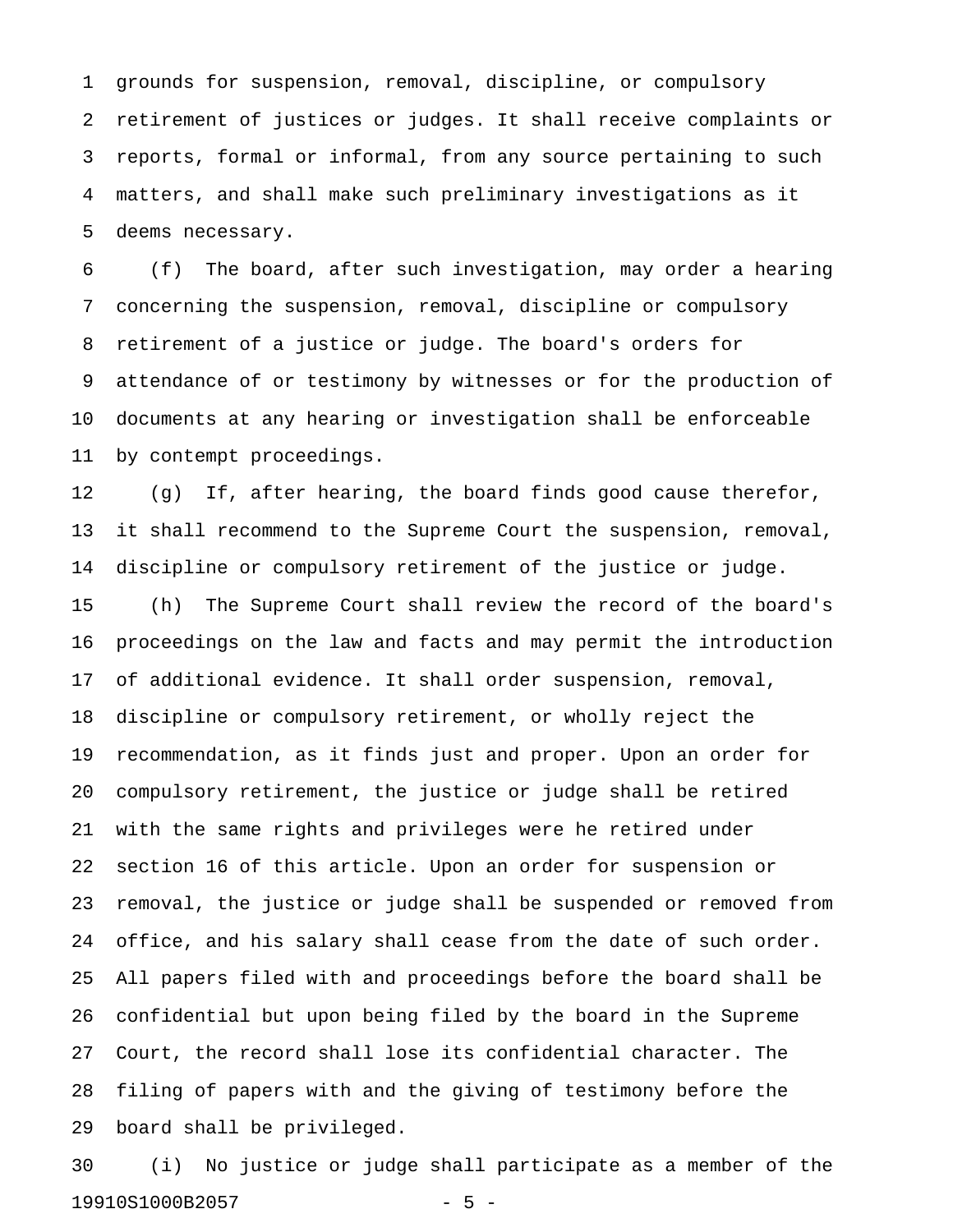1 board or of the Supreme Court in any proceeding involving his 2 suspension, removal, discipline or compulsory retirement.

3 (j) The Supreme Court shall prescribe rules of procedure 4 under this section.

5 (k) The Supreme Court shall prescribe rules of procedure for 6 the suspension, removal, discipline and compulsory retirement of 7 justices of the peace.

8 (l) A justice, judge or justice of the peace convicted of 9 misbehavior in office by a court, disbarred as a member of the 10 bar of the Supreme Court or removed under this section 18 shall 11 forfeit automatically his judicial office and thereafter be 12 ineligible for judicial office.

13 (m) A justice or judge who shall file for nomination for or 14 election to any public office other than a judicial office shall 15 forfeit automatically his judicial office.

16 (n) This section is in addition to and not in substitution 17 for the provisions for impeachment for misbehavior in office 18 contained in Article VI. No justice, judge or justice of the 19 peace against whom impeachment proceedings are pending in the 20 Senate shall exercise any of the duties of his office until he 21 has been acquitted.]

22 (d) The Judicial Conduct Board shall receive and investigate 23 complaints regarding judicial conduct filed by individuals or 24 initiated by the Judicial Conduct Board; promulgate rules for 25 determining whether a complaint is reasonably based; issue 26 subpoenas to compel testimony under oath of witnesses, including 27 the subject of the investigation, and to compel the production 28 of documents, books, accounts and other records relevant to the 29 investigation; determine whether there is probable cause to file 30 formal charges against a justice, judge or justice of the peace, 19910S1000B2057 - 6 -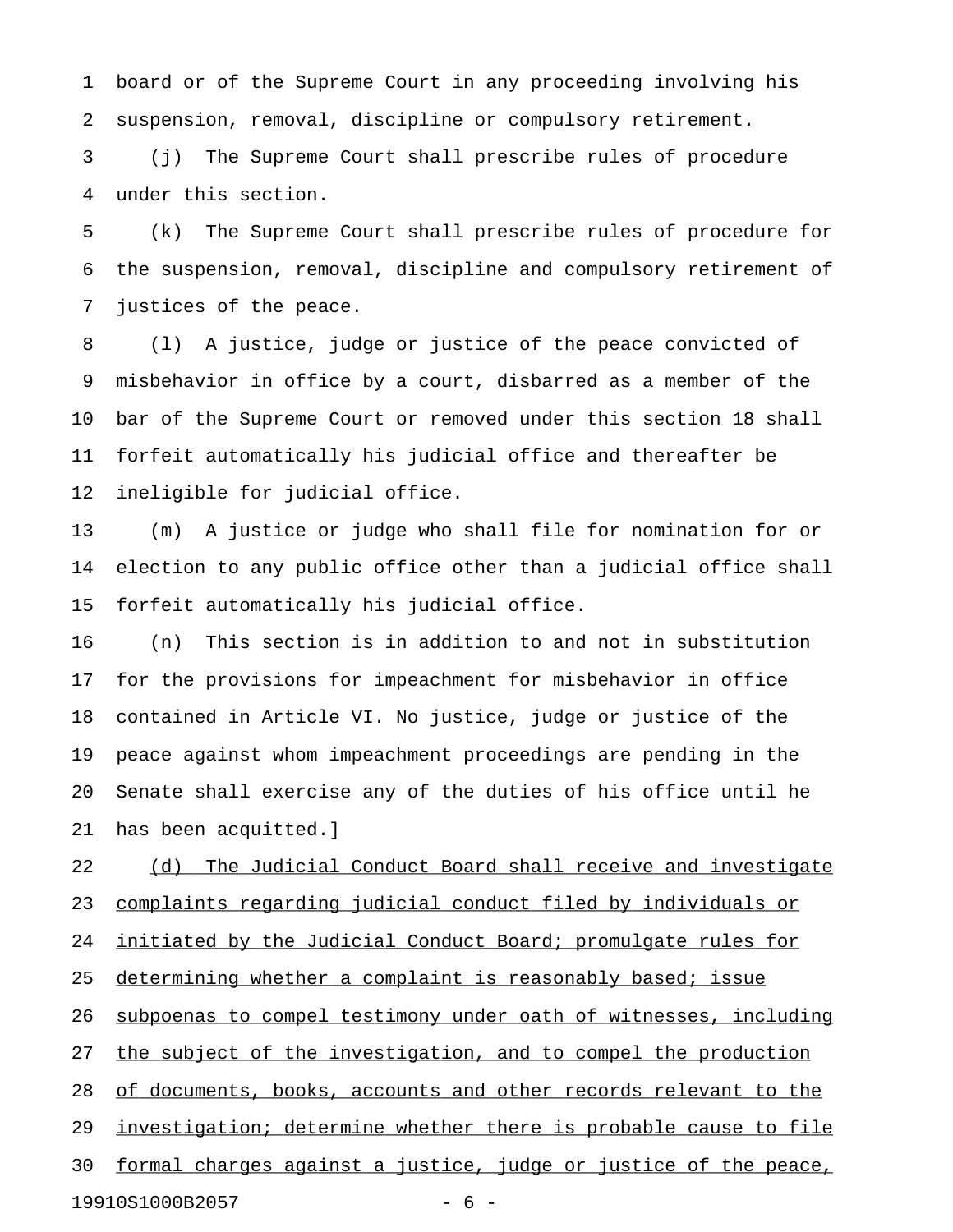1 for conduct proscribed in sections 17 and 20(a) of this article, 2 a finding of which shall require approval by a majority vote of 3 the Judicial Conduct Board; and present the case in support of 4 the charges. 5 (e) The Judicial Conduct Board, by a majority vote, shall 6 appoint a chief counsel and other staff, prepare and administer 7 its own budget as provided by law, establish and promulgate its

8 own rules of procedure; and do what is needed to ensure its

9 efficient operation. The budget request of the Judicial Conduct

10 Board shall be made as an item in the request of the Governor on

11 behalf of the executive branch of government to the General

12 Assembly. The Judicial Conduct Board shall promulgate rules for

13 the provision of written advisory opinions to justices, judges

14 or justices of the peace which shall not be binding on the

15 Judicial Conduct Board, although the board may give weight as to 16 whether the subject of an investigation acted in accordance with

17 an advisory opinion.

18 (f) The justice, judge or justice of the peace whose conduct 19 is the subject of an investigation by the Judicial Conduct Board 20 shall be given an opportunity to fully respond to the complaint 21 and shall be afforded full discovery.

 $22$  (g) Until a determination of probable cause has been made 23 and formal charges have been filed, all proceedings shall be 24 confidential except when the justice, judge or justice of the 25 peace under investigation waives confidentiality, or in any case 26 in which, independent of any action by the Judicial Conduct 27 Board, the fact that an investigation is in process becomes 28 public, in which case the Judicial Conduct Board may, at the 29 direction of the justice, judge or justice of the peace under 30 investigation, issue a statement to confirm the pendency of the

19910S1000B2057 - 7 -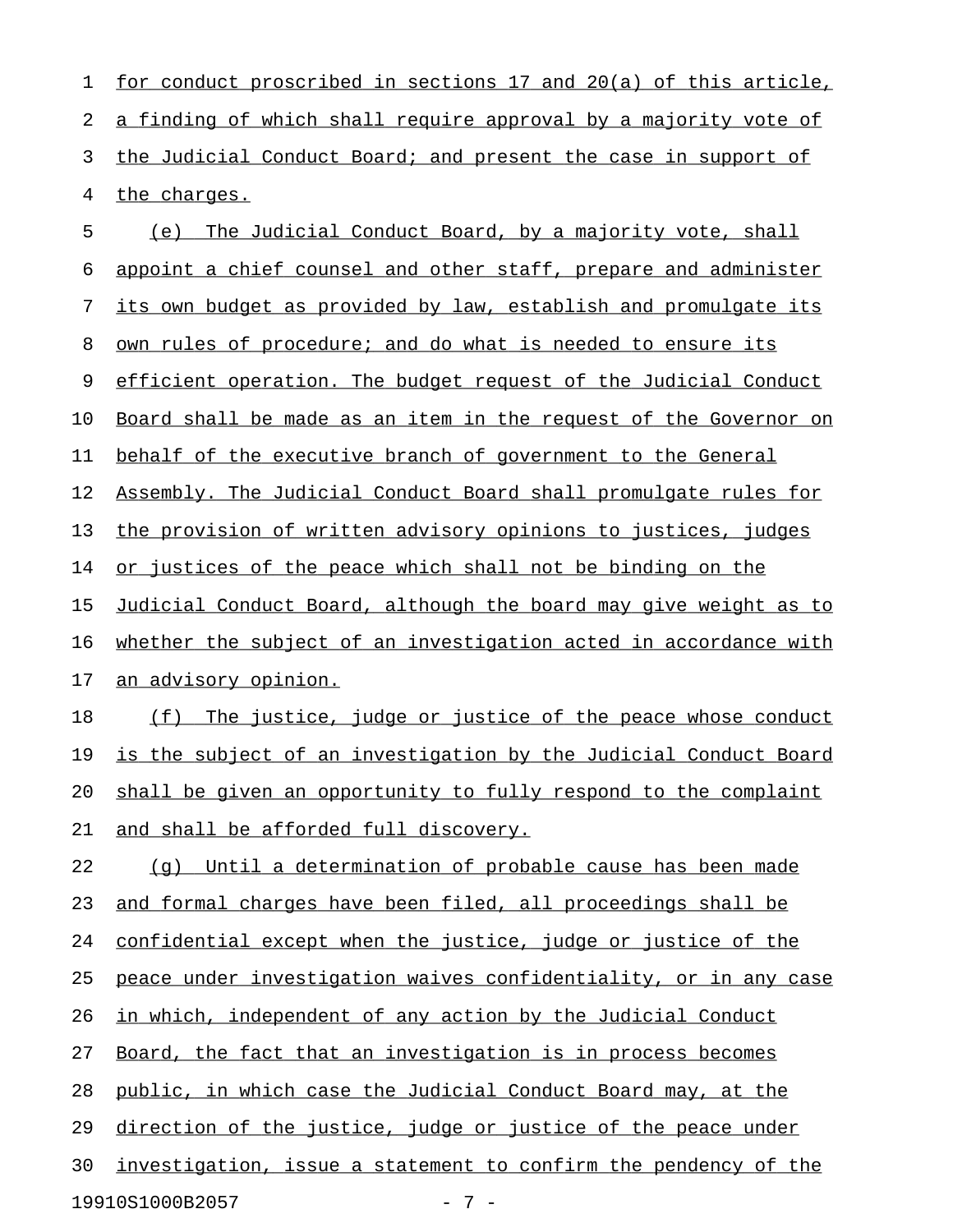| 1  | investigation, to clarify the procedural aspects of the          |
|----|------------------------------------------------------------------|
| 2  | proceedings, to explain the right of the justice, judge or       |
| 3  | justice of the peace to a fair hearing without prejudgment or to |
| 4  | state that the justice, judge or justice of the peace denies the |
| 5  | allegations.                                                     |
| 6  | If on a complaint of mental or physical disability the<br>(h)    |
| 7  | Judicial Conduct Board finds probable cause to file formal       |
| 8  | charges against a justice, judge or justice of the peace, the    |
| 9  | board shall present its findings to the justice, judge or        |
| 10 | justice of the peace and provide him with the opportunity to     |
| 11 | resign or, when appropriate, to enter a rehabilitation program   |
| 12 | before the filing of formal charges.                             |
| 13 | Members of the Judicial Conduct Board and its chief<br>(i)       |
| 14 | counsel and staff shall be absolutely immune from suit for all   |
| 15 | conduct in the course of their official duties. A complaint      |
| 16 | submitted to the Judicial Conduct Board or testimony related to  |
| 17 | the complaint shall be privileged, and no civil action or        |
| 18 | disciplinary complaint predicated on the complaint or testimony  |
| 19 | shall be maintained against any complainant or witness or his or |
| 20 | her counsel.                                                     |
| 21 | That Article V be amended by adding sections to read:<br>(3)     |
| 22 | <u>§ 19. Court of Judicial Discipline.</u>                       |
| 23 | (a) There shall be a Court of Judicial Discipline within the     |
| 24 | judicial branch, which shall be composed of a total of seven     |
| 25 | members as follows: two active judges of the court of common     |
| 26 | pleas, one active judge of an appellate court, one active        |
| 27 | justice of the peace, one non-judge member of the bar of the     |
| 28 | Supreme Court and three TWO non-lawyer electors. One judge of    |
| 29 | the court of common pleas and the district justice member shall  |
| 30 | be appointed by the Supreme Court. The remaining members of the  |
|    | 19910S1000B2057<br>$-8 -$                                        |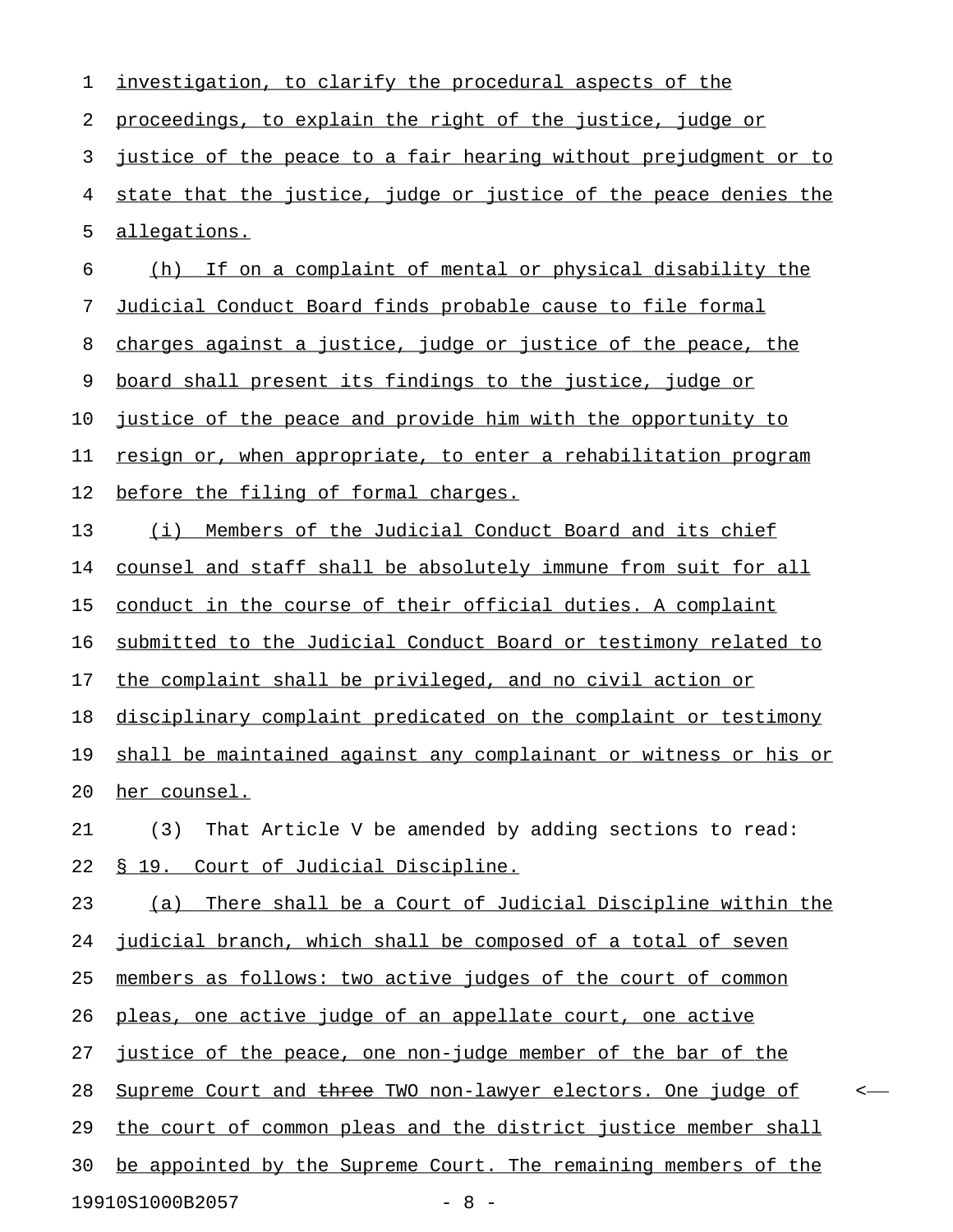| 1  | Court of Judicial Discipline shall be appointed by the Governor. |
|----|------------------------------------------------------------------|
| 2  | All members of the court of Judicial Discipline shall be         |
| 3  | appointed with the advice and consent of a majority of the       |
| 4  | members elected to the Senate in conformance with the provisions |
| 5  | of section 8 of Article IV of this Constitution.                 |
| 6  | (b) Except for the initial appointees whose terms shall be       |
| 7  | provided by the schedule to this amendment, the members shall    |
| 8  | serve for terms of four years, provided that a member, rather    |
| 9  | than his or her successor, shall continue to participate in any  |
| 10 | hearing in progress at the end of this term. All members shall   |
| 11 | be residents of this Commonwealth, and no more than four of the  |
| 12 | seven members shall be registered in the same political party.   |
| 13 | Court of Judicial Discipline membership by a judge shall         |
| 14 | terminate if the judge ceases to hold the judicial position that |
| 15 | <u>qualified that judge for Court of Judicial Discipline</u>     |
| 16 | appointment. Court of Judicial Discipline membership shall also  |
| 17 | terminate if a member attains a position that would have         |
| 18 | rendered him or her ineligible for appointment at the time of    |
| 19 | the appointment. A vacancy on the Court of Judicial Discipline   |
| 20 | shall be filled by the Governor for the balance of the term. The |
| 21 | Governor may remove any member only for cause. No member of the  |
| 22 | Court of Judicial Discipline shall serve more than four          |
| 23 | consecutive years but may be reappointed after a lapse of one    |
| 24 | year.                                                            |
| 25 | No member of the Court of Judicial Discipline, during<br>(c)     |
| 26 | his or her term of service, shall hold office in any political   |
| 27 | party or political organization. Except for a judicial member,   |
| 28 | no member of the Court of Judicial Discipline, during his or her |
| 29 | term of service, shall hold a public office or public            |
| 30 | appointment, compensated or uncompensated. All members shall be  |
|    | 19910S1000B2057<br>$-9-$                                         |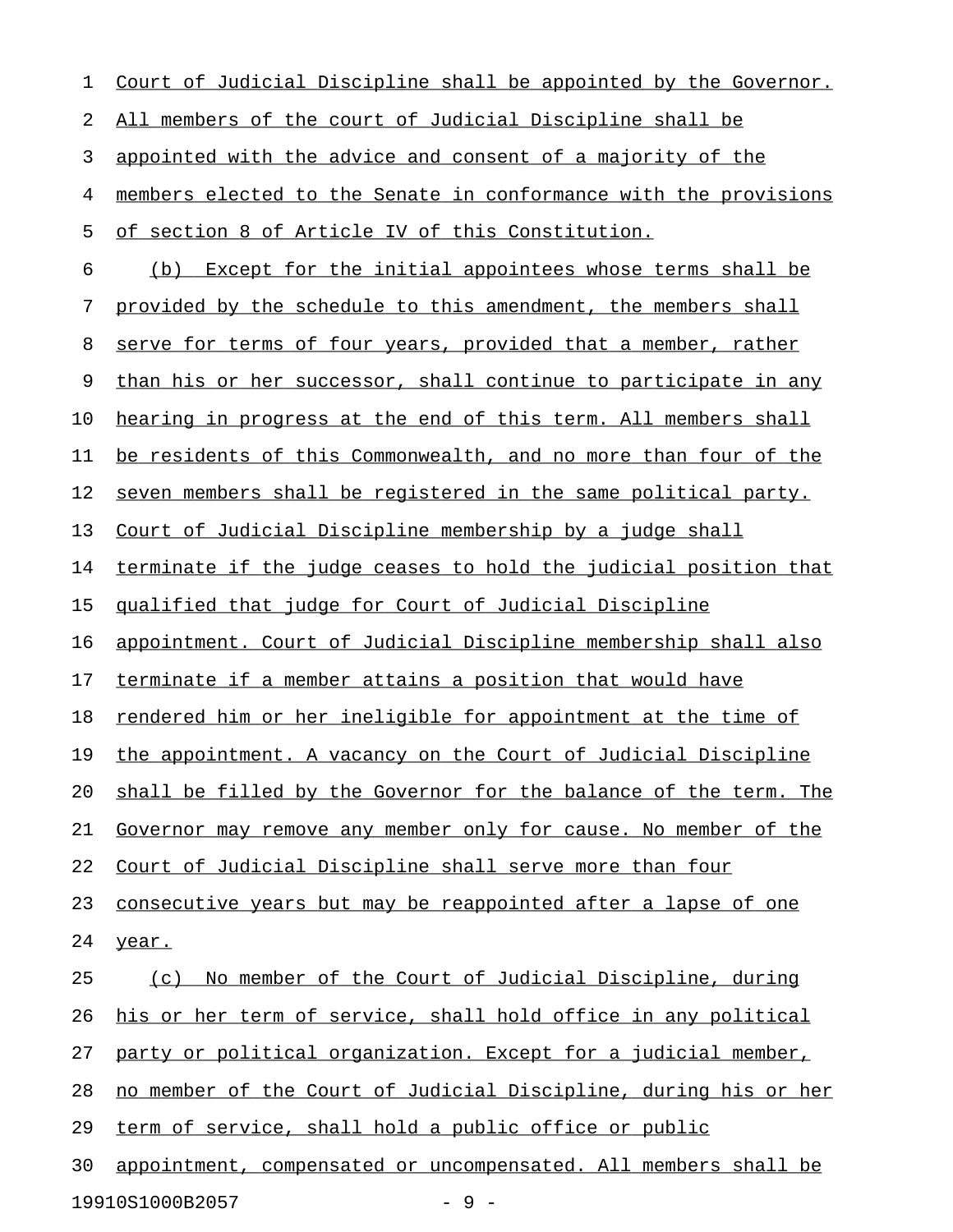1 reimbursed for expenses necessarily incurred in the discharge of 2 their official duties.

3 (d) The Court of Judicial Discipline shall be a court of 4 record with all the attendant duties and powers appropriate to 5 its function, and shall hold public proceedings, conducted 6 pursuant to rules adopted by the Court of Judicial Discipline 7 consistent with the Pennsylvania Rules of Civil Procedure, and 8 consistent with the principles of due process and the law of 9 evidence; enable parties appearing before it to subpoena 10 witnesses and to compel the production of documents, books, 11 accounts and other records as relevant; render its decision in 12 writing, each decision to include its findings of fact, 13 conclusions of law and discussion of reasons; have its 14 proceedings transcribed; order removal from office, suspension, 15 censure or other discipline as authorized by section 20 of this 16 article and as warranted by the record; appoint staff and 17 prepare and administer its own budget as provided by law. All 18 actions of the Court of Judicial Discipline, including 19 disciplinary action, shall require approval by a majority vote 20 of the Court. The budget request of the Court of Judicial 21 Discipline shall be made as a separate item in the request by 22 the Supreme Court on behalf of the judicial system to the 23 General Assembly. 24 (e) Upon the filing of formal charges by the Judicial 25 Conduct Board, the Court of Judicial Discipline shall schedule a 26 prompt hearing to determine whether a sanction pursuant to the 27 provisions of section 20 of this article should be imposed. The 28 Court of Judicial Discipline shall afford the justice, judge or 29 justice of the peace full discovery and a fair opportunity to 30 prepare for the hearing. The Judicial Conduct Board shall have 19910S1000B2057 - 10 -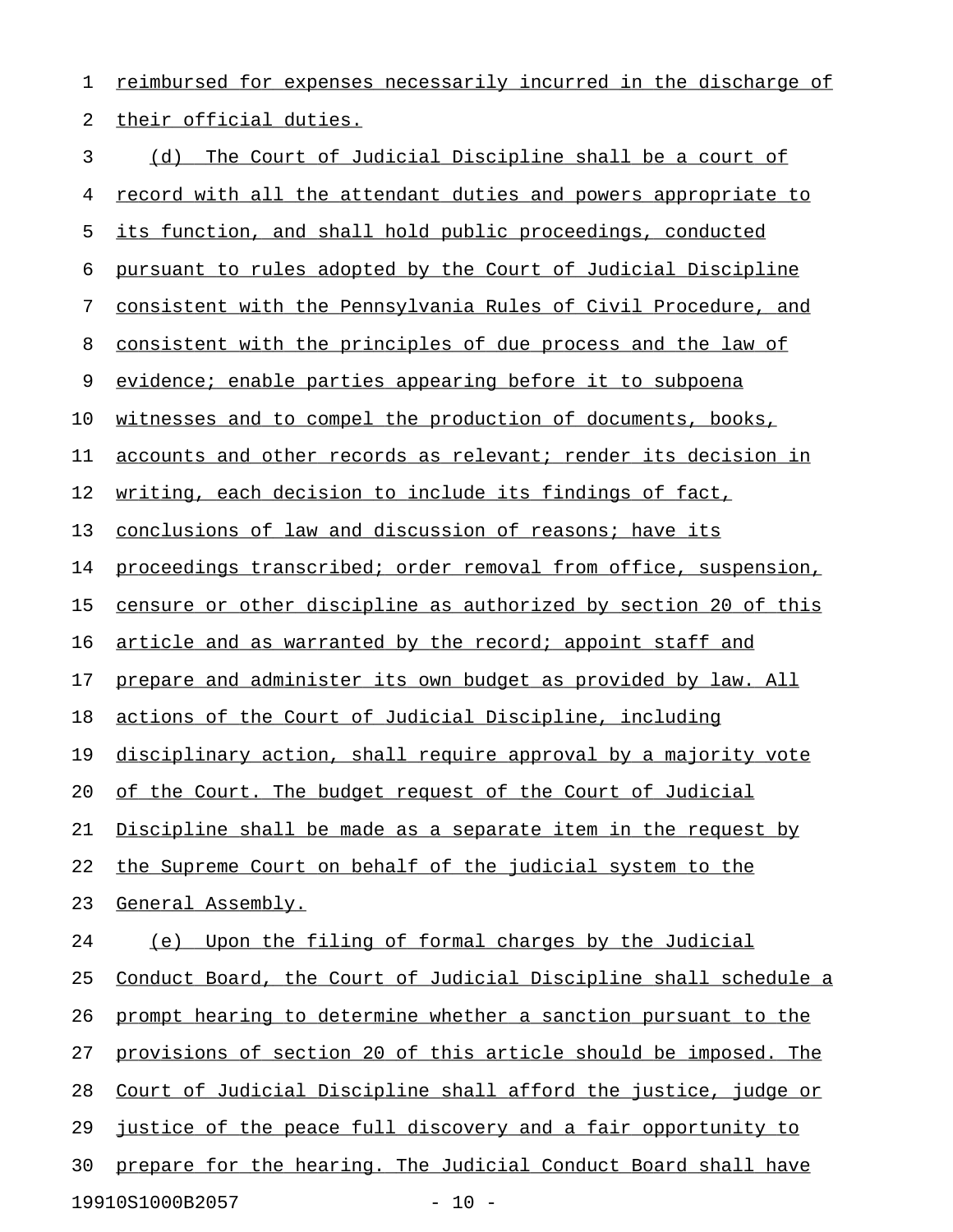1 the burden of proving the conduct complained of by clear and 2 convincing evidence. 3 (f) Members of the Court of Judicial Discipline and the 4 Court's staff shall be absolutely immune from suit for all 5 conduct in the course of their official duties, and no civil 6 action or disciplinary complaint predicated on testimony before 7 the Court of Judicial Discipline shall be maintained against any 8 witness or his or her counsel. 9 § 20. Proscribed conduct and sanctions. 10 (a) Under the procedures prescribed in this section, any 11 justice, judge or justice of the peace may be suspended, removed 12 from office or otherwise disciplined for violation of section 17 13 of this article, misconduct in office, neglect or failure to 14 perform the duties of office, or conduct which prejudices the 15 proper administration of justice or brings the judicial office 16 into disrepute, whether or not such conduct occurred while 17 acting in a judicial capacity or is prohibited by law, and for 18 conduct in violation of a canon or rule prescribed by the 19 Supreme Court. 20 (b) The Court of Judicial Discipline may, until there is an 21 acquittal or conviction for the felony offense, order suspended 22 with or without pay any justice, judge or justice of the peace 23 against whom there has been filed an indictment or information 24 charging a felony. An interim order of suspension, with or 25 without pay, may be entered against a justice, judge or justice 26 of the peace against whom formal charges have been filed with 27 the Court of Judicial Discipline by the Judicial Conduct Board. 28 Such order shall not be immediately appealable. 29 (c) In the case of a mentally or physically disabled 30 justice, judge or justice of the peace, the Court of Judicial

19910S1000B2057 - 11 -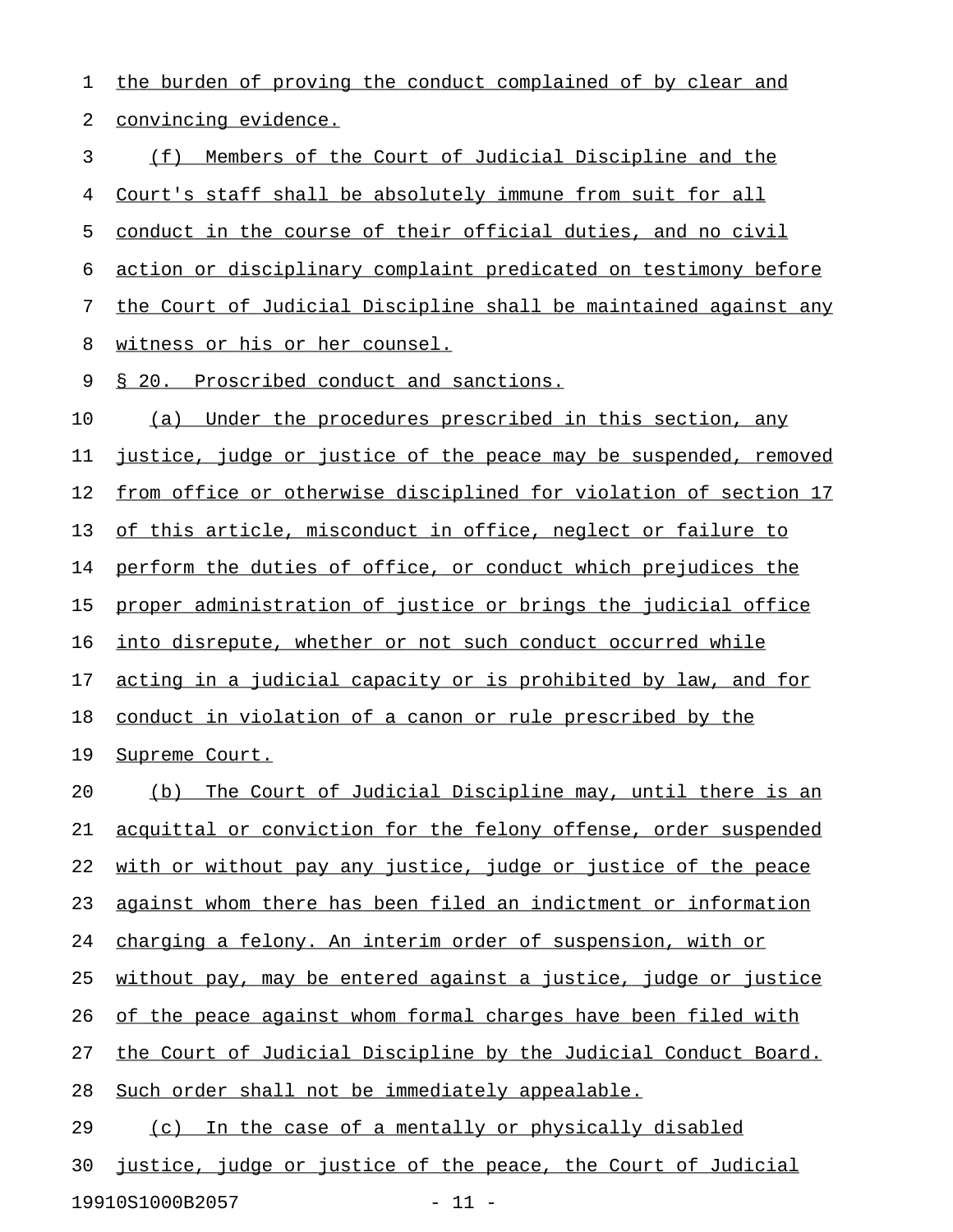1 Discipline may enter an order of removal from office, 2 retirement, suspension or other limitations on the activities of 3 the justice, judge or justice of the peace as warranted by the 4 record. 5 (d) The Court of Judicial Discipline may order suspended, 6 with or without pay, any justice, judge or justice of the peace 7 after a determination that the continued service of the justice, 8 judge or justice of the peace poses a substantial or imminent 9 threat to the fair and impartial administration of justice. 10 (e) Upon an order of the Court of Judicial Discipline for 11 suspension without pay or removal, the justice, judge or justice 12 of the peace shall be suspended or removed from office, and his 13 or her salary shall cease from the date of such order. 14 (f) A justice, judge or justice of the peace convicted of 15 misbehavior in office by a court, disbarred as a member of the 16 bar of the Supreme Court or removed under this section shall 17 forfeit automatically his or her judicial office and thereafter 18 be ineligible for judicial office. 19 (q) A justice, judge or justice of the peace who files for 20 nomination for or election to any public office other than a 21 judicial office shall forfeit automatically his or her judicial 22 office. 23 (h) This section is in addition to and not in substitution 24 for the provisions for impeachment for misbehavior in office 25 contained in Article VI. No justice, judge or justice of the 26 peace against whom impeachment proceedings are pending in the 27 Senate shall exercise any of the duties of the office until he 28 or she has been acquitted. 29 § 21. Review of Court of Judicial Discipline. 30 (a) A justice, judge or justice of the peace, other than a 19910S1000B2057 - 12 -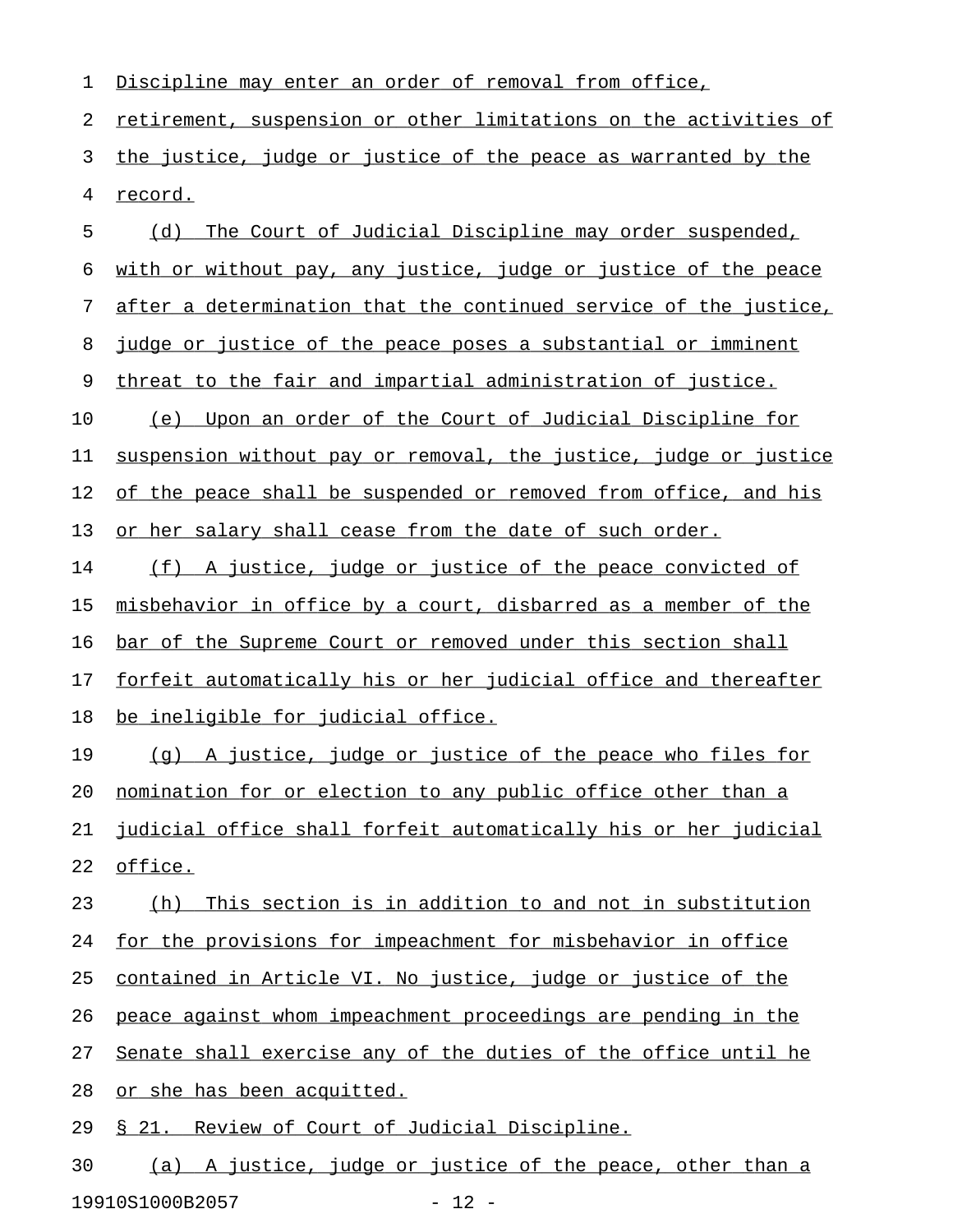| 1  | justice of the Supreme Court, in a manner consistent with the        |
|----|----------------------------------------------------------------------|
| 2  | rules of the Supreme Court, may appeal to the Supreme Court a        |
| 3  | final adverse order of the Court of Judicial Discipline.             |
| 4  | (b) A justice of the Supreme Court, in a manner consistent           |
| 5  | with the rules of the Supreme Court, may appeal a final adverse      |
| 6  | <u>order of the Court of Judicial Discipline to a special review</u> |
| 7  | panel consisting of seven judges to be chosen by lot from the        |
| 8  | judges of the Superior Court and the Commonwealth Court, other       |
| 9  | than senior judges, and who do not themselves sit on the Court       |
| 10 | of Judicial Discipline. The appeal shall in all other respects       |
| 11 | conform with the requirements of this section.                       |
| 12 | (c) No justice, judge or justice of the peace shall                  |
| 13 | participate as a member of the Judicial Conduct Board, the Court     |
| 14 | of Judicial Discipline, a special review panel or the Supreme        |
| 15 | Court in any proceeding involving his or her suspension,             |
| 16 | removal, discipline or compulsory retirement.                        |
| 17 | (d) On appeal, the reviewing court or special tribunal shall         |
| 18 | review the record of the Court of Judicial Discipline                |
| 19 | proceedings as follows: As to matters of law, the scope of           |
| 20 | review shall be plenary. As to matters of fact, the scope of         |
| 21 | review shall be whether the findings below were clearly              |
| 22 | erroneous. As to the propriety of the sanctions imposed, the         |
| 23 | scope of review shall be whether the sanctions imposed were          |
| 24 | lawful. The Supreme Court or special tribunal may revise or          |
| 25 | reject the order of the Court of Judicial Discipline upon a          |
| 26 | determination the order did not sustain this standard of review;     |
| 27 | otherwise the Supreme Court shall affirm the order of the Court      |
| 28 | of Judicial Discipline.                                              |
| 29 | (e) An order of the Court of Judicial Discipline dismissing          |
|    |                                                                      |

19910S1000B2057 - 13 -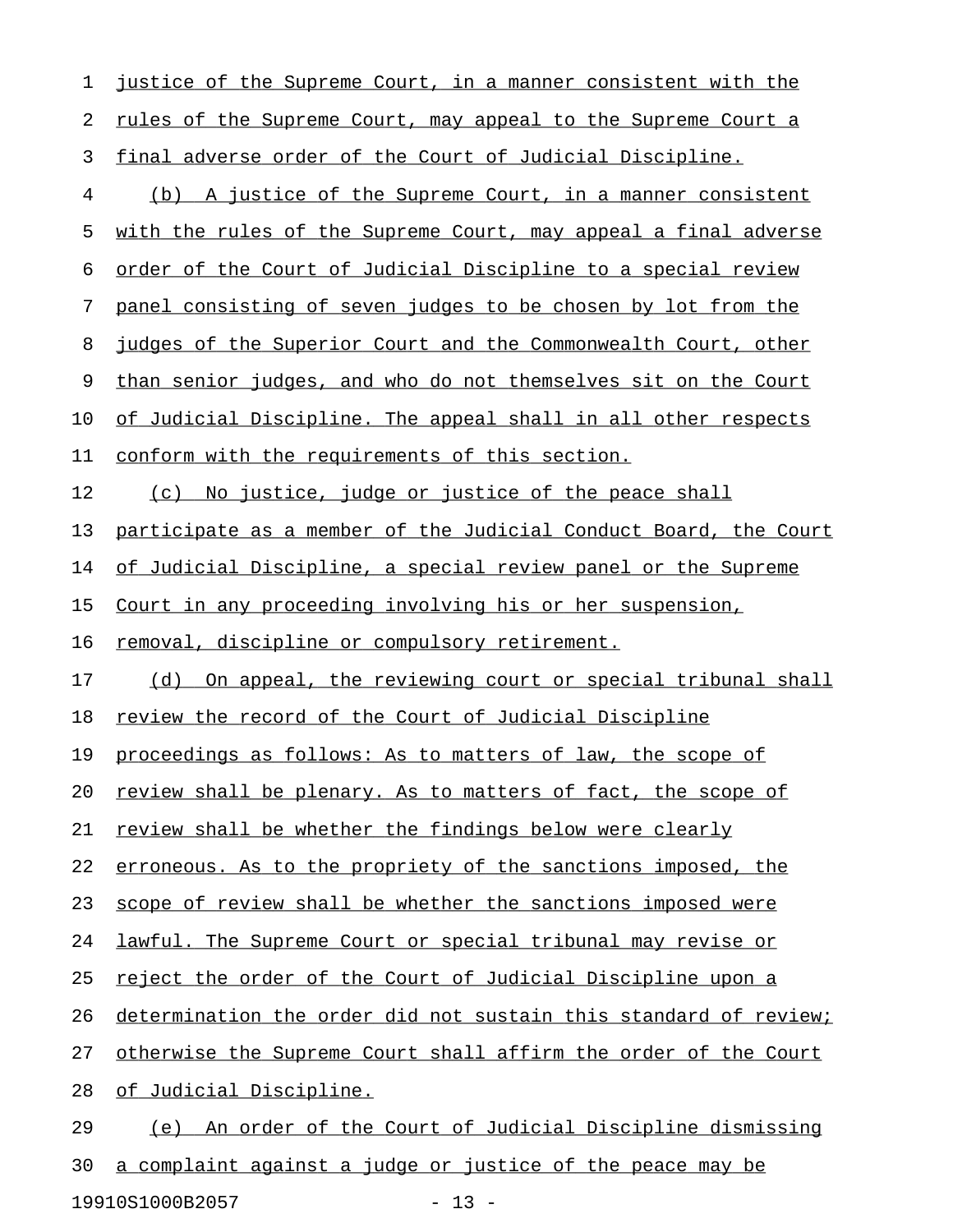1 appealed by the Judicial Conduct Board to the Supreme Court but 2 the appeal shall be limited to questions of law. An order of the 3 Court of Judicial Discipline dismissing a complaint against a 4 justice of the Supreme Court may be appealed by the Judicial 5 Conduct Board to a special tribunal composed of seven judges, 6 not senior judges, chosen by lot from the judges of the Superior 7 Court and Commonwealth Court, but the appeal shall be limited to 8 questions of law.

9 Section 2. (a) The members of the Judicial Inquiry and 10 Review Board appointed heretofore shall vacate their office 90 11 days after the issuance of the proclamation certifying voter 12 approval of the amendments to section 18 of Article V contained 13 herein and all proceedings pending before the board and all 14 records shall be transferred to the Judicial Conduct Board. 15 (b) Of the members initially appointed to the Judicial 16 Conduct Board, the appellate court judge and the common pleas 17 court judge first appointed shall serve four-year terms. The 18 second common pleas court judge and the justice of the peace 19 first appointed shall serve three-year terms. The non-judge 20 member of the bar of the Supreme Court first appointed by the 21 Governor shall serve a four-year term, and the second non-judge 22 member shall serve a two-year term. Of the non-lawyer electors 23 appointed by the Governor, the first two appointed shall serve 24 four-year terms; the next one appointed shall serve a three-year 25 term; and the final two appointed shall serve two-year terms. 26 (c) Of the members initially appointed to the Court of 27 Judicial Discipline, the common pleas court judges and the 28 appellate court judge shall serve four-year terms. The non-29 lawyer elector first appointed and the district justice member 30 shall serve three-year terms. The non-judge member of the bar of 19910S1000B2057 - 14 -